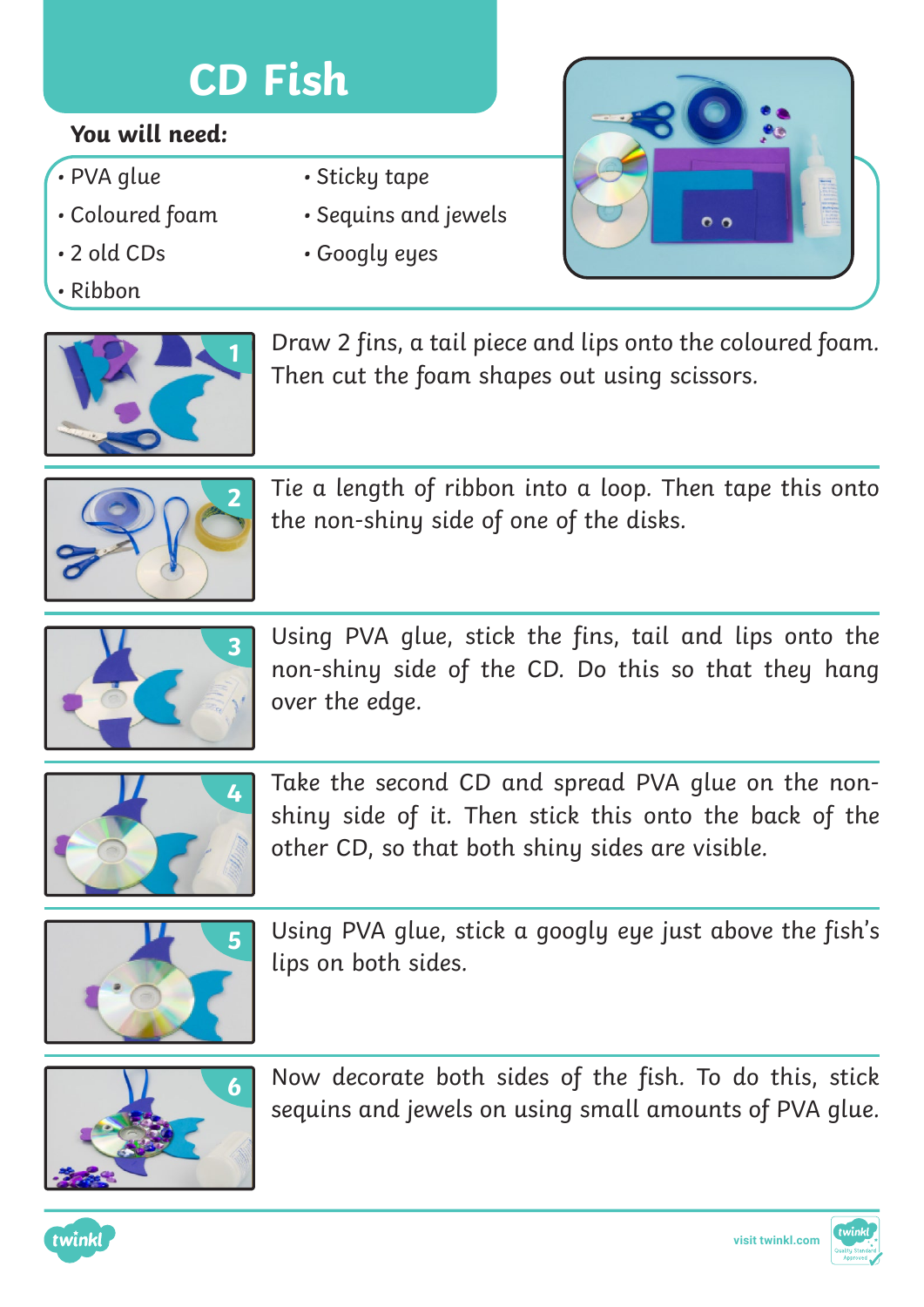# **CD Fish**

## **You will need:**

- PVA glue
- Coloured foam
- 2 old CDs
- Ribbon
- Sticky tape
- Sequins and jewels
- Googly eyes







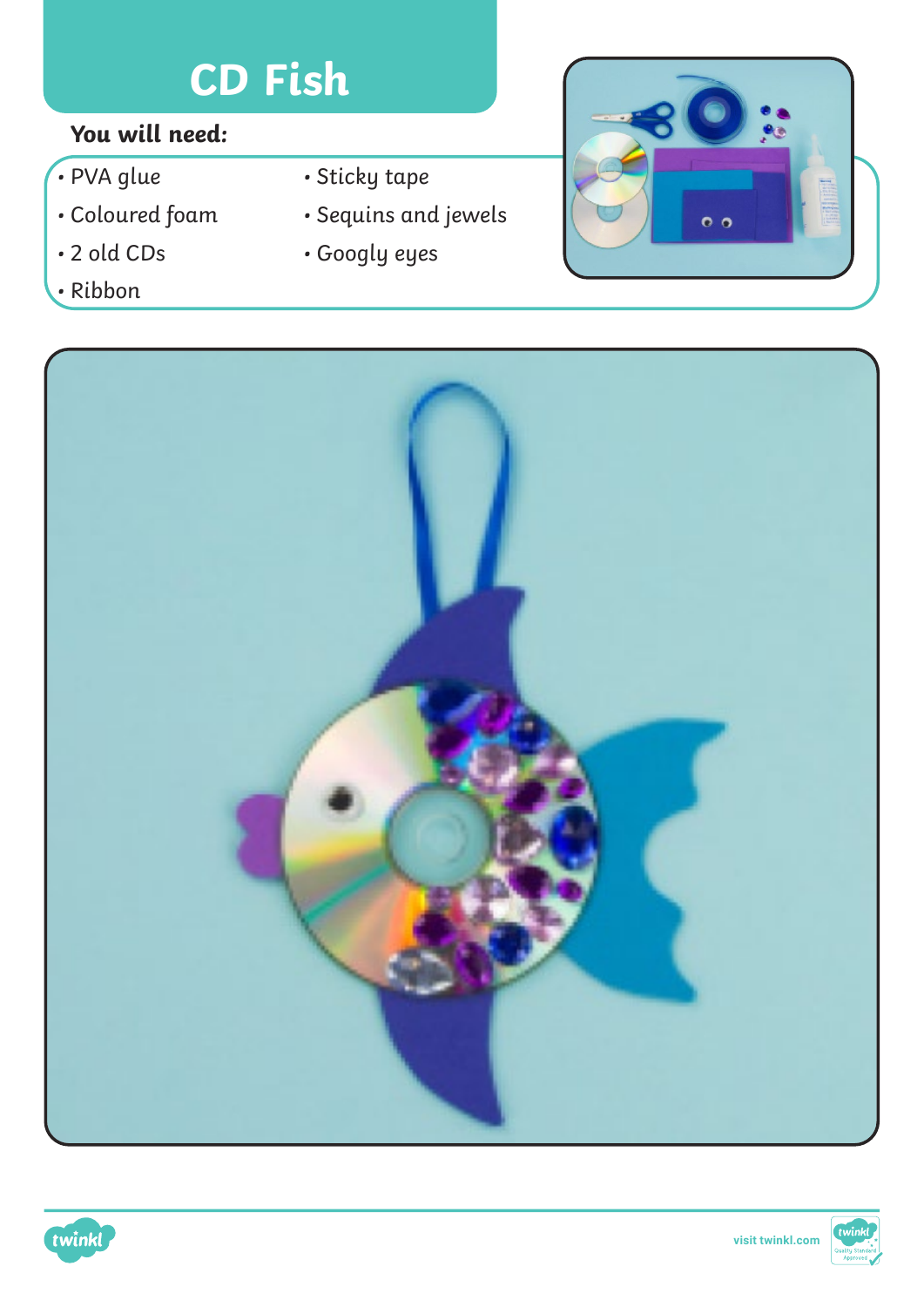



**Step 1** Draw 2 fins, a tail piece and lips onto the coloured foam.<br>**Step 1** Then cut the foam shapes out using scissors.



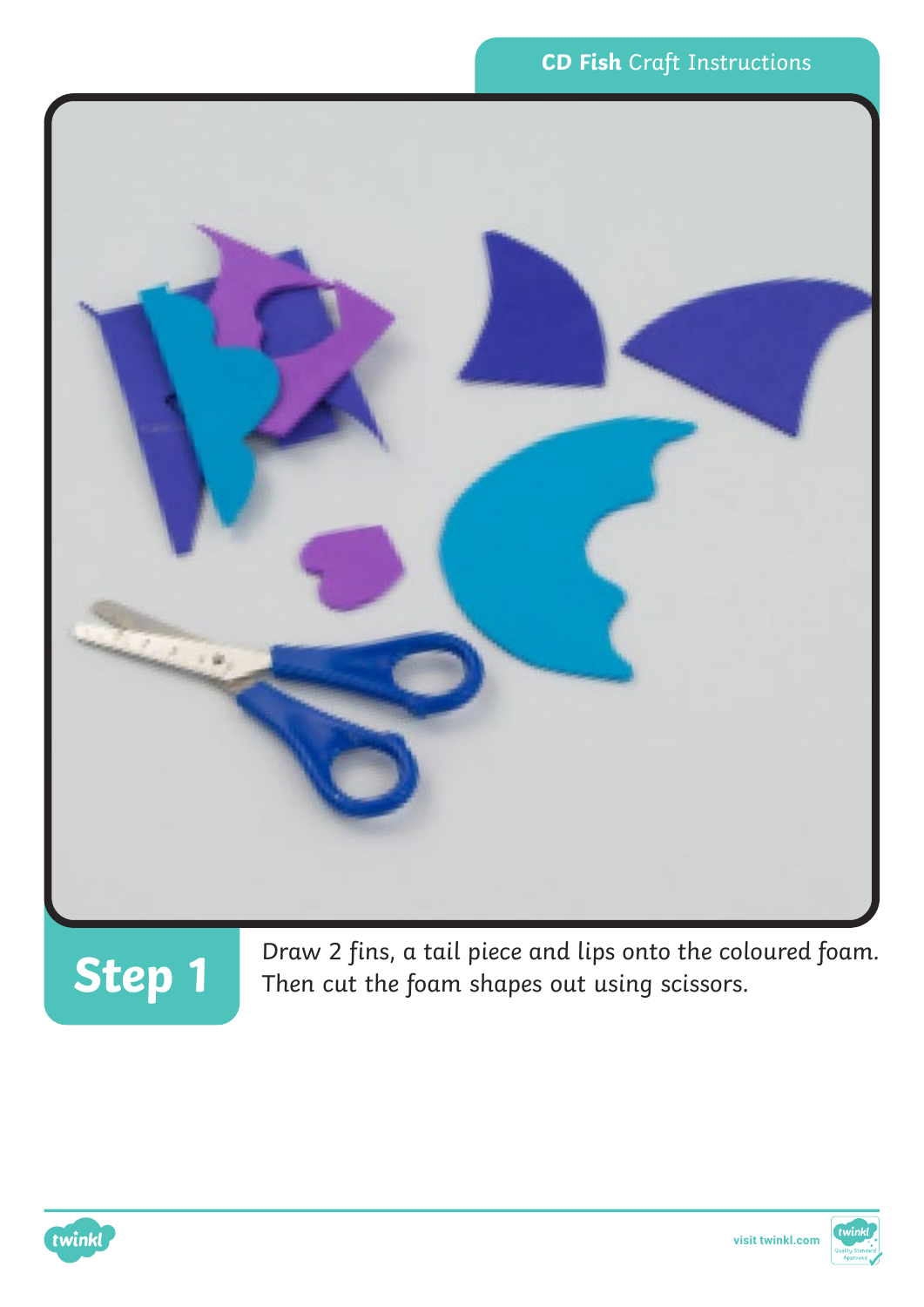

**Step 2** Tie a length of ribbon into a loop. Then tape this onto the non-shiny side of one of the disks. non-shiny side of one of the disks.



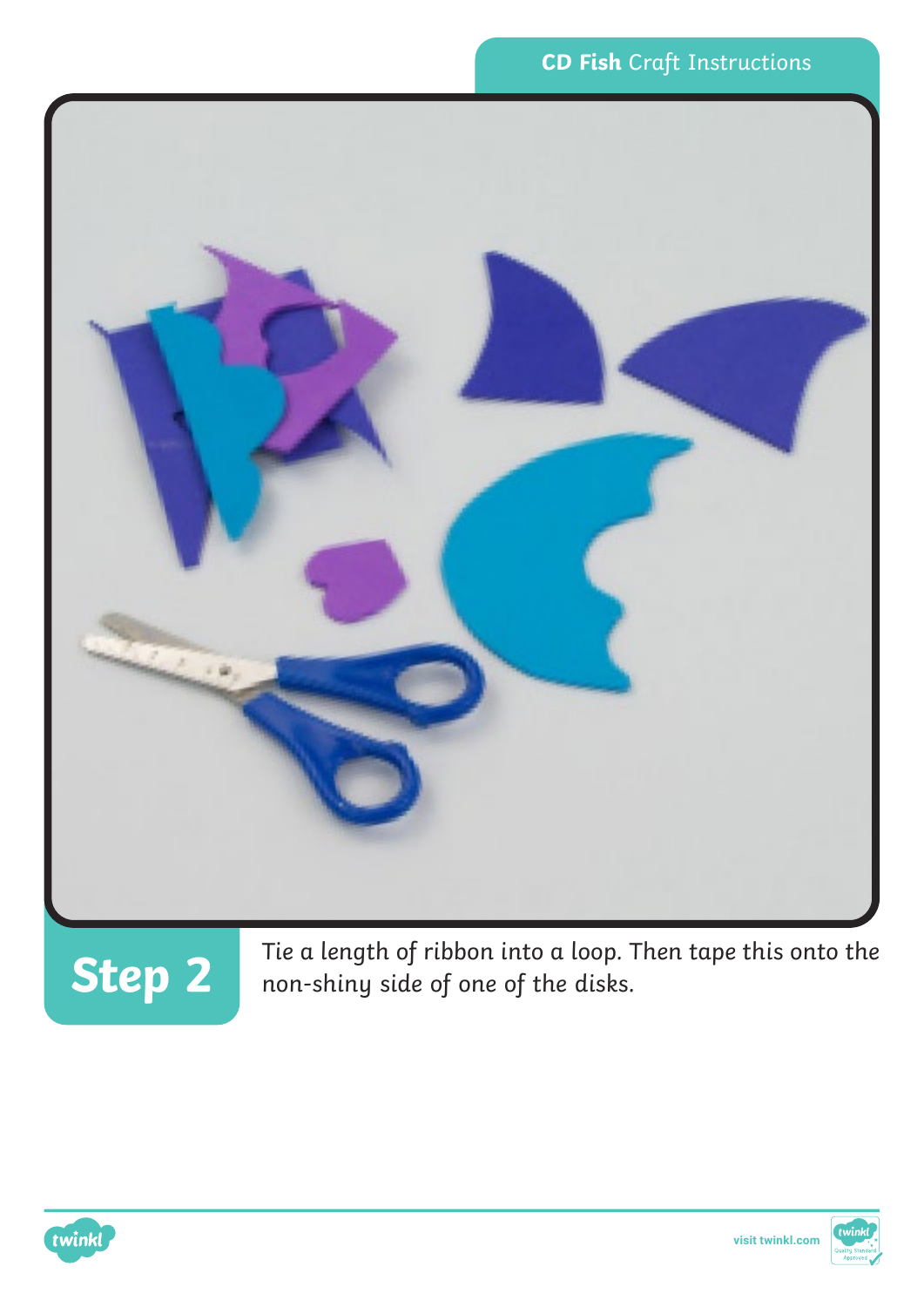

# **Step 3**

Using PVA glue, stick the fins, tail and lips onto the non-shiny side of the CD. Do this so that they hang over the edge.



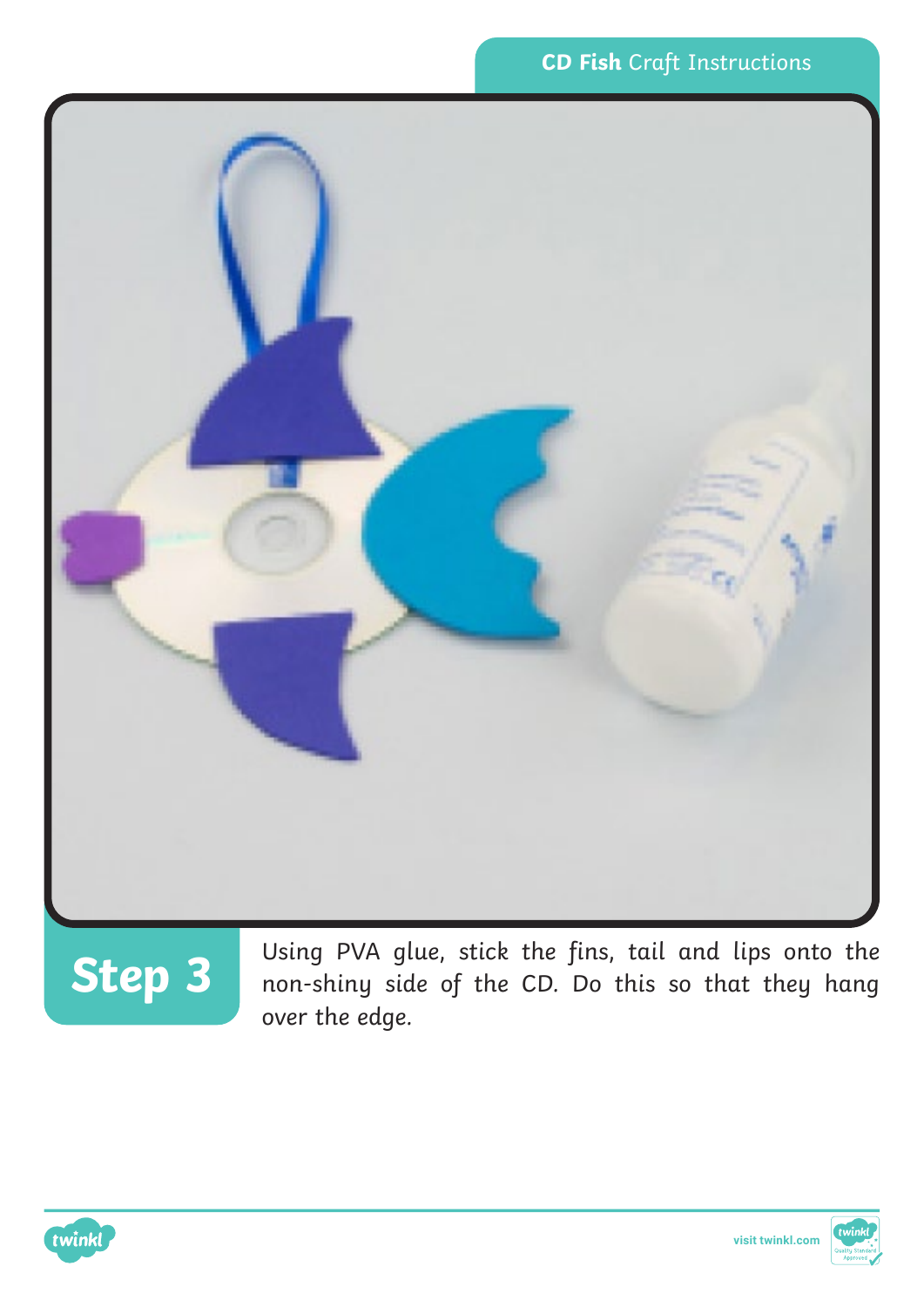



**Step 4** Take the second CD and spread PVA glue on the non-shiny side of it. Then stick this onto the back of the other CD, so that both shiny sides are visible.



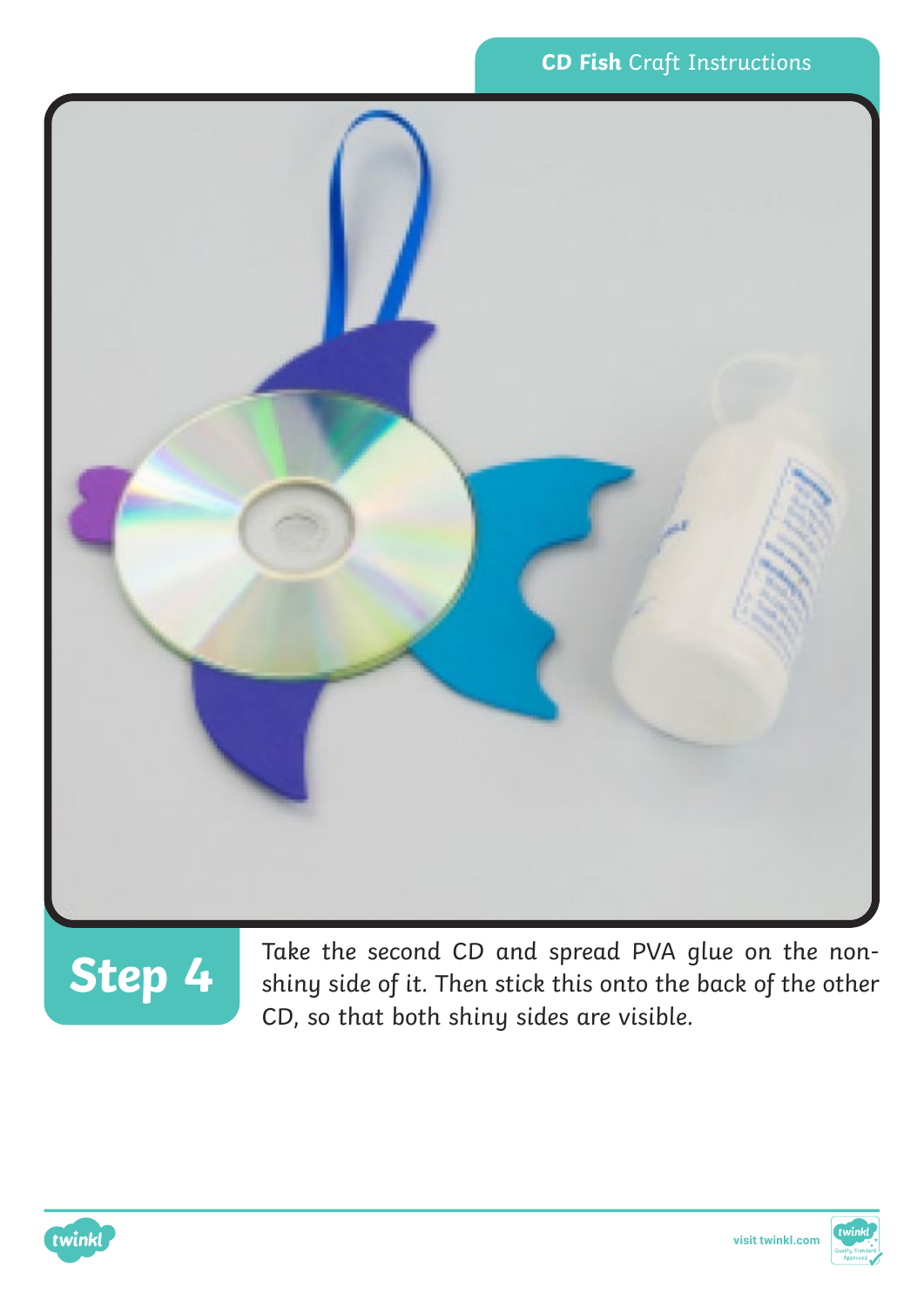

Using PVA glue, stick a googly eye just above the fish's **Step 5** lips on both sides.



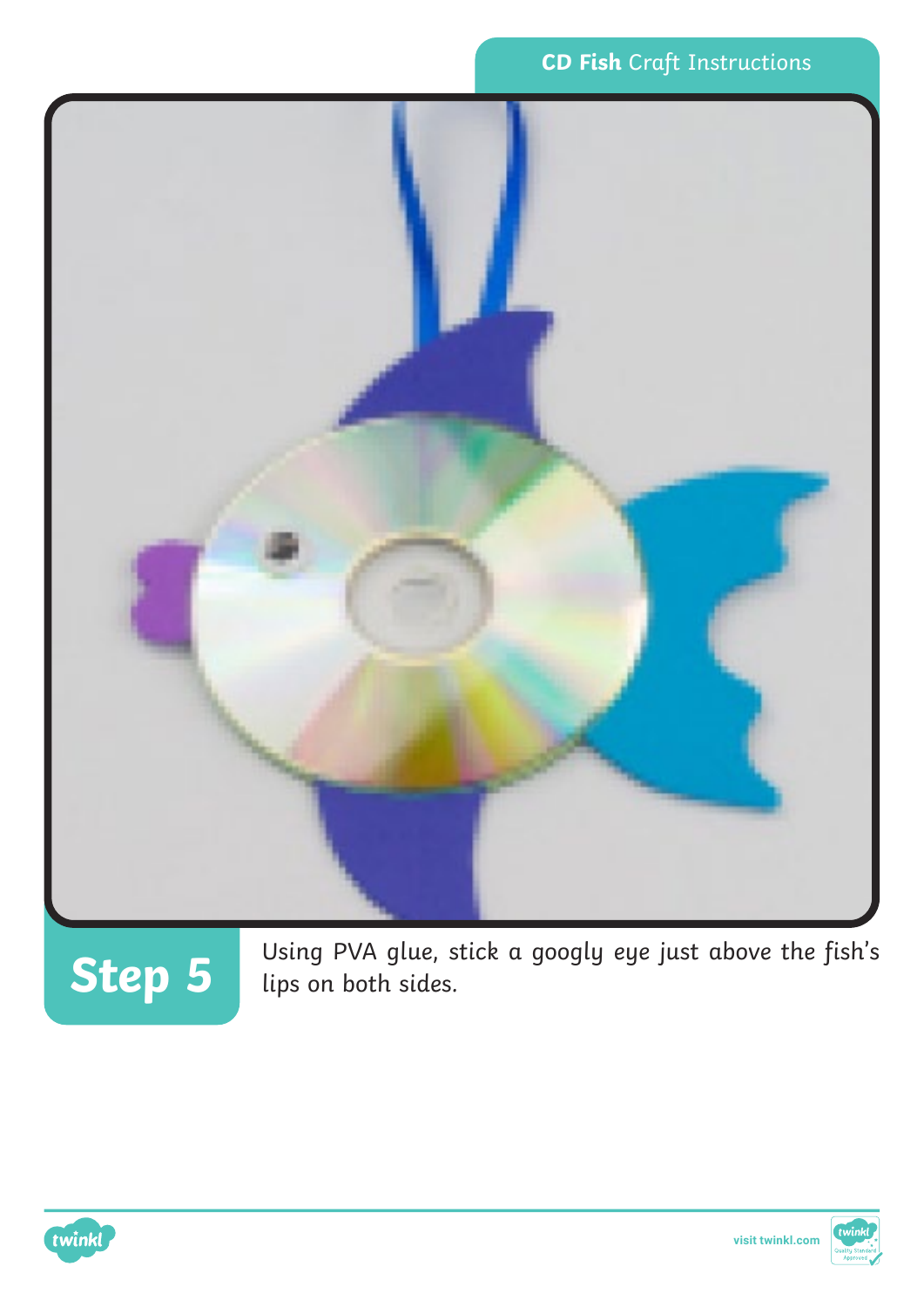

Now decorate both sides of the fish. To do this, stick sequins and jewels on using small amounts of PVA glue.